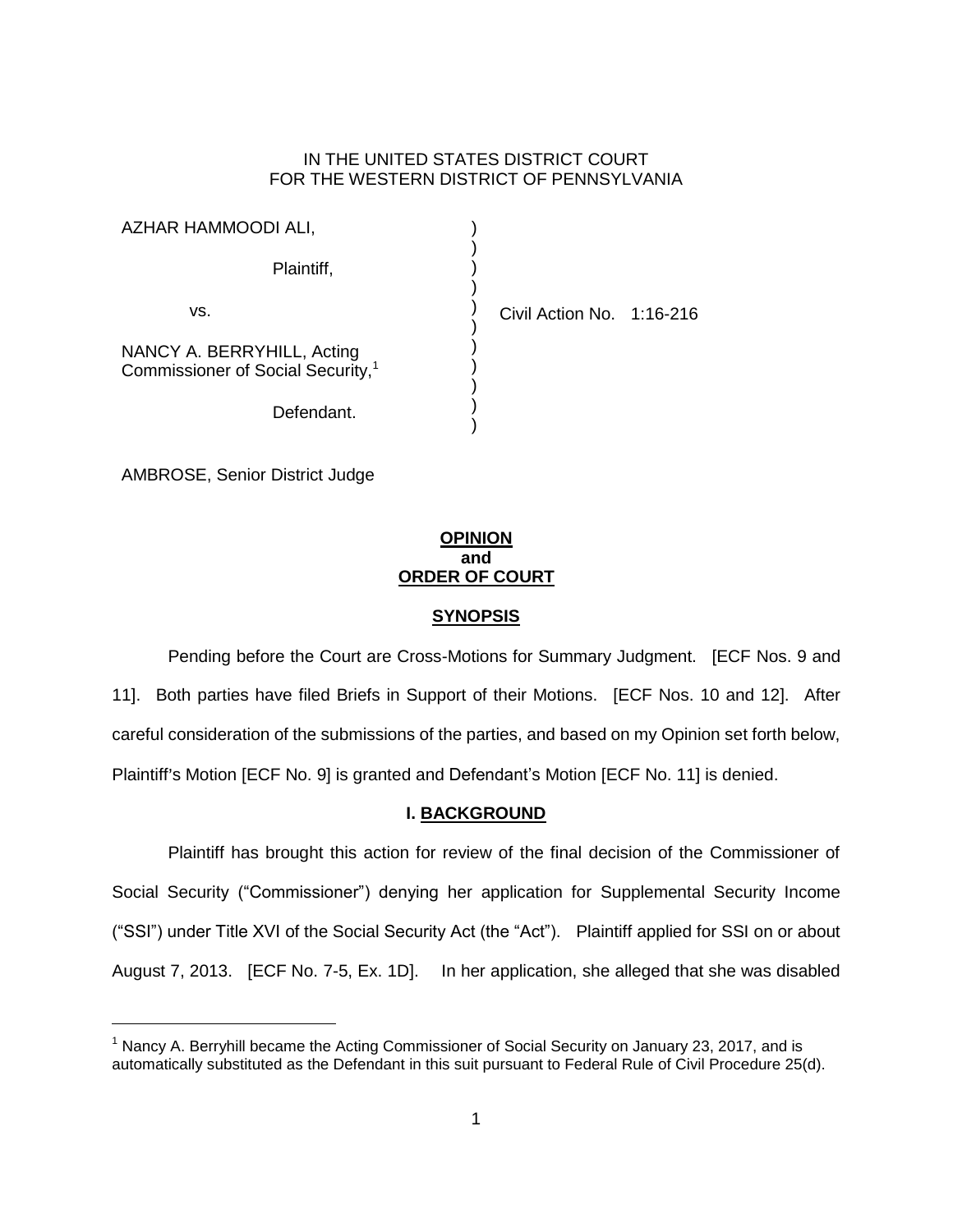due to colon issues, female problems, migraines, and heart issues, and that she had been unable to work since January 25, 2013. [ECF No. 7-6, Ex. 2E]. Administrative Law Judge ("ALJ") Wayne Stanley held a hearing on June 23, 2015, at which Plaintiff was represented by counsel. [ECF No. 7-2, at 26-51]. Plaintiff appeared at the hearing and testified on her own behalf, with the aid of an interpreter. Id. A vocational expert also was present at the hearing and testified. Id. at 45-51. In a decision dated July 31, 2015, the ALJ found that jobs existed in significant numbers in the national economy that Plaintiff could perform and, therefore, that Plaintiff was not disabled under the Act. Id. at 10-21. On, July 27, 2016, the Appeals Council denied Plaintiff's request for review. Id. at 1-3. Having exhausted all of her administrative remedies, Plaintiff filed this action.

The parties have filed Cross-Motions for Summary Judgment. [ECF Nos. 9 and 11]. The issues are now ripe for my review.

#### **II. LEGAL ANALYSIS**

#### **A. STANDARD OF REVIEW**

The standard of review in social security cases is whether substantial evidence exists in the record to support the Commissioner's decision. Allen v. Bowen*,* 881 F.2d 37, 39 (3d Cir. 1989). Substantial evidence has been defined as "more than a mere scintilla. It means such relevant evidence as a reasonable mind might accept as adequate." Ventura v. Shalala*,* 55 F.3d 900, 901 (3d Cir. 1995) (quoting Richardson v. Perales*,* 402 U.S. 389, 401 (1971)). Determining whether substantial evidence exists is "not merely a quantitative exercise." Gilliland v. Heckler, 786 F.2d 178, 183 (3d Cir. 1986) (citing Kent v. Schweiker, 710 F.2d 110, 114 (3d Cir. 1983)). "A single piece of evidence will not satisfy the substantiality test if the secretary ignores, or fails to resolve, a conflict created by countervailing evidence. Nor is evidence substantial if it is overwhelmed by other evidence – particularly certain types of evidence (e.g., that offered by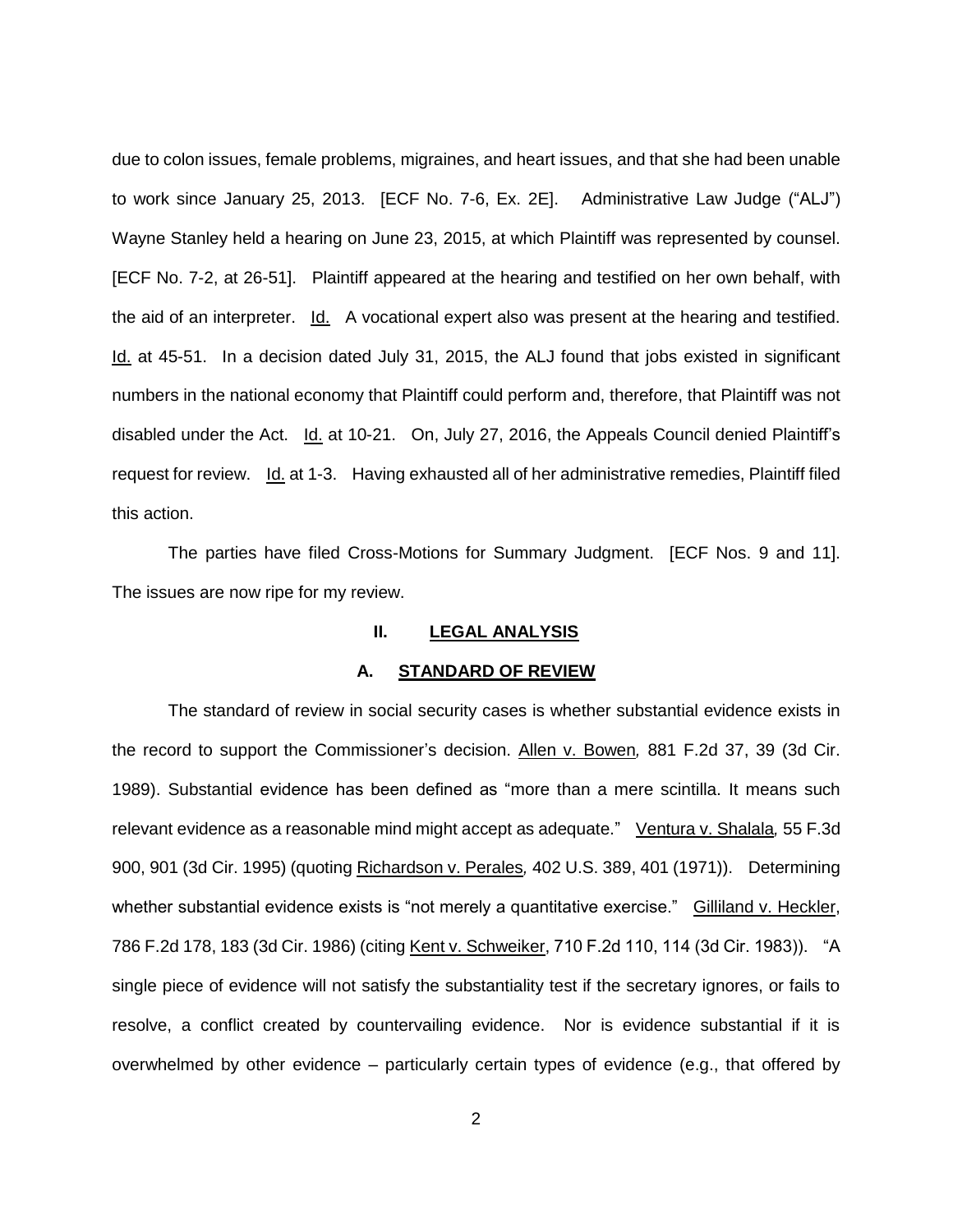treating physicians)." Id. The Commissioner's findings of fact, if supported by substantial evidence, are conclusive. 42 U.S.C. § 405(g); Dobrowolsky v. Califano*,* 606 F.2d 403, 406 (3d Cir. 1979). A district court cannot conduct a *de novo* review of the Commissioner's decision or re-weigh the evidence of record. Palmer v. Apfel*,* 995 F. Supp. 549, 552 (E.D. Pa. 1998). Where the ALJ's findings of fact are supported by substantial evidence, a court is bound by those findings, even if the court would have decided the factual inquiry differently. Hartranft v. Apfel, 181 F.3d 358, 360 (3d Cir. 1999). To determine whether a finding is supported by substantial evidence, the district court must review the record as a whole. See 5 U.S.C.  $\S$  706.

To be eligible for social security benefits, the plaintiff must demonstrate that he cannot engage in substantial gainful activity because of a medically determinable physical or mental impairment which can be expected to result in death or which has lasted or can be expected to last for a continuous period of at least 12 months. 42 U.S.C. § 1382(a)(3)(A); Brewster v. Heckler*,*  786 F.2d 581, 583 (3d Cir. 1986).

The Commissioner has provided the ALJ with a five-step sequential analysis to use when evaluating the disabled status of each claimant. 20 C.F.R. § 416.920. The ALJ must determine: (1) whether the claimant is currently engaged in substantial gainful activity; (2) if not, whether the claimant has a severe impairment; (3) if the claimant has a severe impairment, whether it meets or equals the criteria listed in 20 C.F.R. pt. 404, subpt. P, app. 1; (4) if the impairment does not satisfy one of the impairment listings, whether the claimant's impairments prevent her from performing her past relevant work; and (5) if the claimant is incapable of performing her past relevant work, whether she can perform any other work which exists in the national economy, in light of her age, education, work experience and residual functional capacity. 20 C.F.R. § 416.920. The claimant carries the initial burden of demonstrating by medical evidence that she is unable to return to his previous employment (steps 1-4).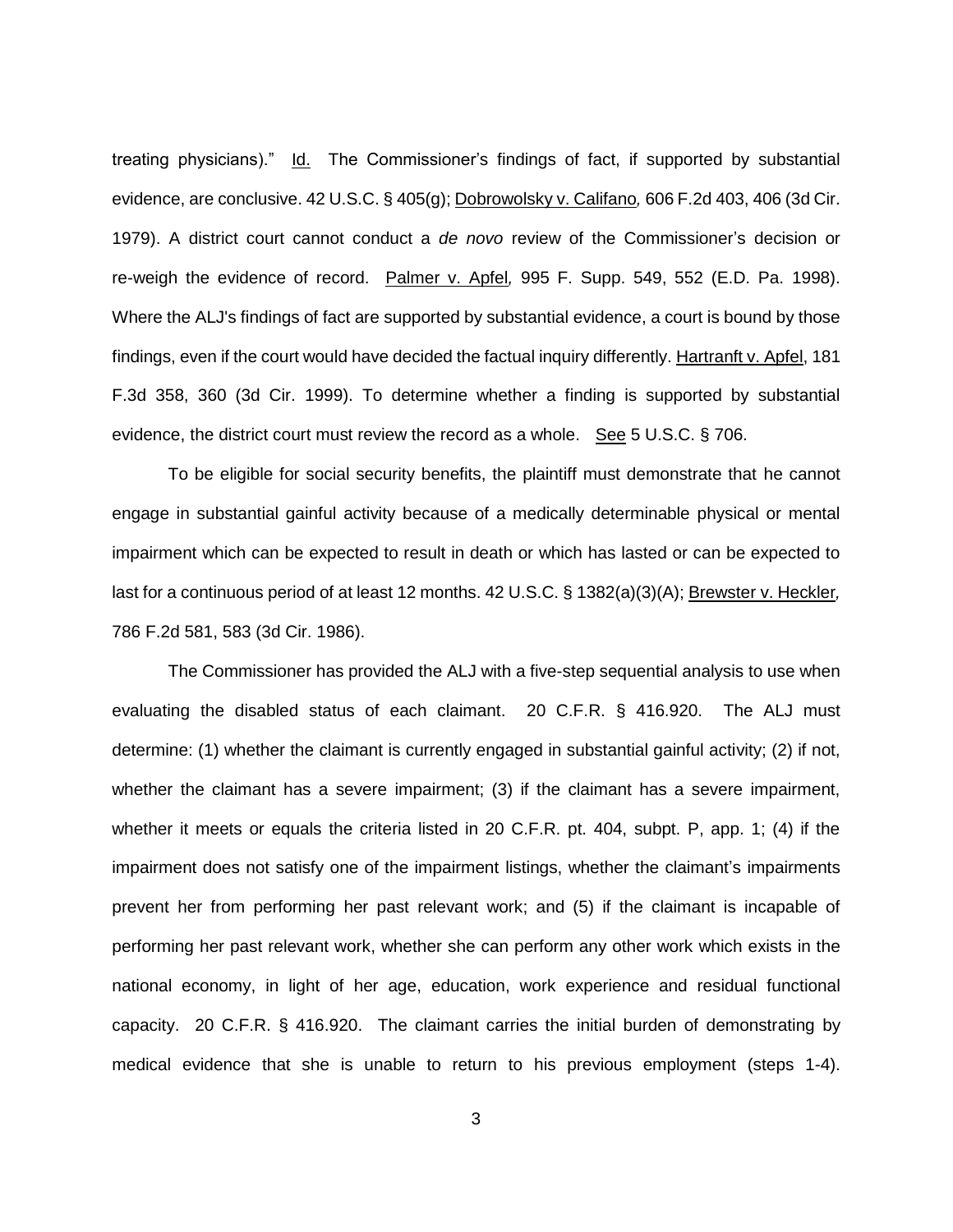Dobrowolsky, 606 F.2d at 406. Once the claimant meets this burden, the burden of proof shifts to the Commissioner to show that the claimant can engage in alternative substantial gainful activity (step 5). Id*.*

A district court, after reviewing the entire record, may affirm, modify, or reverse the decision with or without remand to the Commissioner for rehearing. Podedworny v. Harris*,* 745 F.2d 210, 221 (3d Cir. 1984).

### **B. RFC- Migraine Headaches**

At step two of the analysis, the ALJ found that Plaintiff had severe impairments, including headaches, depression, post-traumatic stress disorder, and anxiety. [ECF No. 7-2, at 12]. He further found that Plaintiff had the residual functional capacity ("RFC") to perform light work, except she was limited to jobs with little independent decision making, no work with the public, occasional contact with supervisors and coworkers, and only simple tasks, decisions, and instructions. Id. at 15-19.

Plaintiff argues that the ALJ erred in determining that Plaintiff's headaches were "severe," but then failing to cite any limitations stemming from her headaches in his RFC analysis. [ECF No. 10, at 9-13]. Plaintiff also complains that, in so doing, the ALJ inappropriately gave great weight to the non-examining state agency physician, Dr. Nghia Van Tran, while "distorting" and/or "ignoring" the records of Plaintiff's treating neurologist, Dr. Erica Grazioli. Id. After careful review of the record, including the documentary evidence, the ALJ's opinion, and the hearing testimony, I agree that remand is necessary on this issue.

An ALJ must base his RFC assessment on all of the relevant evidence of record. 20 C.F.R. § 416.945(a). In his opinion, the ALJ must provide sufficient explanation of his final determination to provide the reviewing court with the benefit of the factual basis underlying the ultimate disability finding. Cotter v. Harris, 642 F.2d 700, 705 (3d Cir. 1981). That is, the ALJ's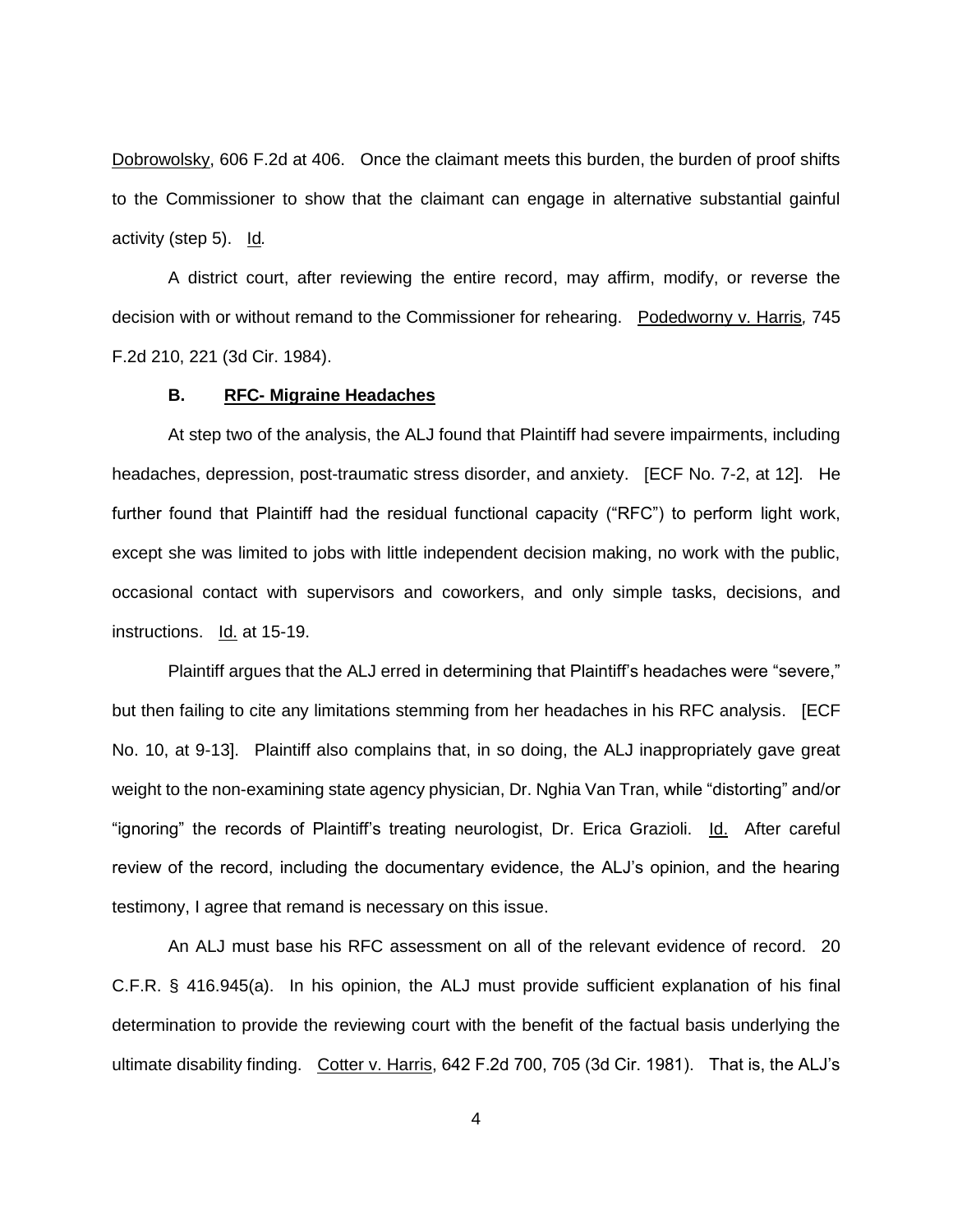decision must allow the court to determine whether any rejection of potentially pertinent, relevant evidence was proper. Johnson v. Comm'r of Soc. Sec., 529 F.3d 198, 203-04 (3d Cir. 2008); see also Fargnoli v. Massanari, 247 F.3d 34, 42 (3d Cir. 2001) (the ALJ's decision should allow the reviewing court the ability to determine if "significant probative evidence was not credited or simply ignored").

In determining whether a claimant's complaints of migraine-related symptoms are credible, courts look at a number of factors, including: whether the claimant has been diagnosed with migraines; whether the claimant has received treatment and medication; the length of the history of complaints and treatment related to migraines; the migraines' alleged severity and frequency; the symptoms the claimant alleges the migraines cause; and whether the record contains any statements from doctors questioning the alleged frequency or severity. Grimes v. Berryhill, Civil Action No. 15-1557, 2017 WL 746798, at \*2 (W.D. Pa. Feb. 27, 2017) (citing Kulbacki v. Colvin, Civ. No. 15-297, 2016 WL 2609984, at \*6 (W.D. Pa. May 6, 2016)). With respect to migraines, the "ALJ must be particularly diligent in making credibility determinations . . . because laboratory tests cannot prove their existence." Thomas v. Colvin, No. 1:14-cv-00274-TFM, 2015 WL 4067147, at \*5 (W.D. Pa. July 2, 2015). Accordingly, "when presented with documented allegations of symptoms consistent with the claimed disorder, it is not appropriate for an ALJ to reject a claimant's testimony solely based on an absence of objective evidence." Grimes, 2017 WL 746798, at \*2.

Despite this admonition, the ALJ in this case repeatedly cited the lack of objective evidence in discrediting Plaintiff's migraine-related claims. For example, he stated that, although Plaintiff "complained of daily headaches in November 2013, . . . there are no objective findings during this period of any neurological problems." [ECF No. 7-2, at 16]. Similarly, the ALJ remarked that, in March 2014, the neurologist Plaintiff saw for headaches noted that she had no

5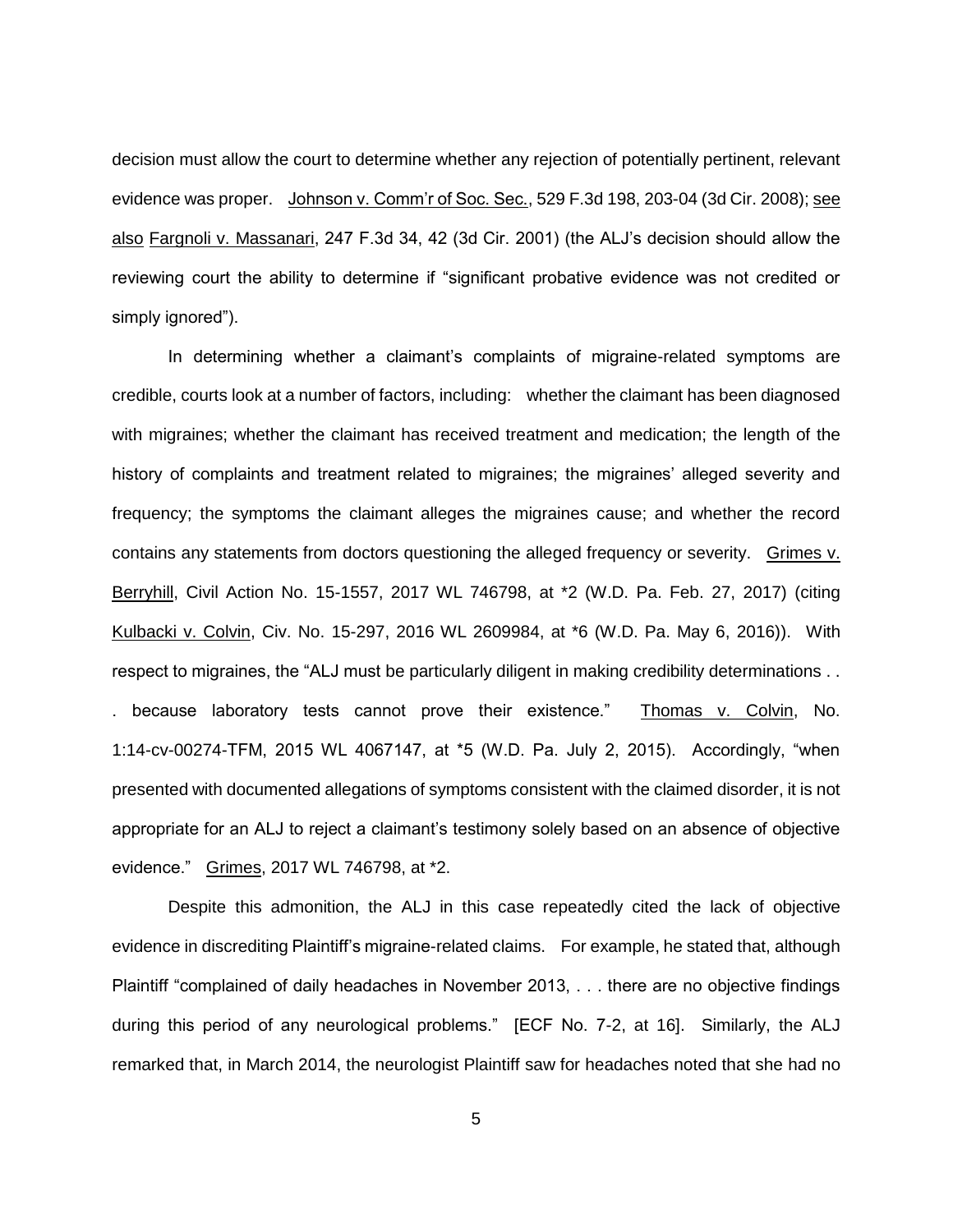neurological findings, grossly normal memory, and was alert and cooperative with a normal affect. Id. at 17 (citing Ex. 8F). The ALJ acknowledged that, in January 2015, neurologist records still showed continued complaints of daily headaches, but the ALJ discounted those complaints because "an examination revealed she appeared healthy and alert, had a normal affect, and had a normal neurological examination with normal Romberg and tandem gait testing." Id. Similarly, the ALJ downplayed Plaintiff's report in March 2015 that her headaches had not improved because "an examination again showed no neurological deficits." Id. The ALJ also gave great weight to non-examining state agency physician Nghia Van Tran, who concluded that Plaintiff could perform a full range of light work, because, inter alia, her opinion was "consistent with treating physician and neurologist notes, *which fail to reveal physical examination findings consistent with any significant physical limitations*." Id. at 18-19 (citing Exs. 1A, 7F, 8F, and 14F) (emphasis added). $2$  The ALJ does not acknowledge any limitations stemming from Plaintiff's migraines, and none are evident in the RFC finding.

Moreover, the ALJ repeatedly made these references despite a record replete with documentation of Plaintiff's complaints of symptoms consistent with migraine headaches. In addition to Plaintiff's own testimony [ECF No. 7-2, at 34-42], the medical records reflect that Plaintiff treated with a neurologist for her headaches from at least December 2013 and that she was diagnosed with migraines at that time. [ECF No. 7-16, Ex. 14F]. The December 2013 Northshore Neurology records note that Plaintiff complained of having had headaches for about

 $\overline{a}$ 

 $2$  To the extent the ALJ relies on Dr. Tran's report in support of his headache analysis, his decision to afford Dr. Tran's opinion that Plaintiff was capable of a full range of light work "great weight" is troublesome for other reasons as well. Although an ALJ may assign greater weight to a non-examining state agency consultant than a treating physician in appropriate circumstances, see 20 C.F.R. § 416.927(e), it is unclear in this case whether Dr. Tran even considered Plaintiff's headaches in reaching her conclusions. In addition to the fact that Dr. Tran did not review any of the Northshore Neurology records documenting Plaintiff's treatment for migraines (because they largely post-dated her opinion), her report does not discuss headaches or even mention them as one of Plaintiff's identifiable impairments. See ECF No. 7-3 (Ex. 1A). Rather, the only medically determinable physical impairments listed in the report are hypertension, gastritis and duodenitis, and cardiac dysrhythmias. See id. at 55.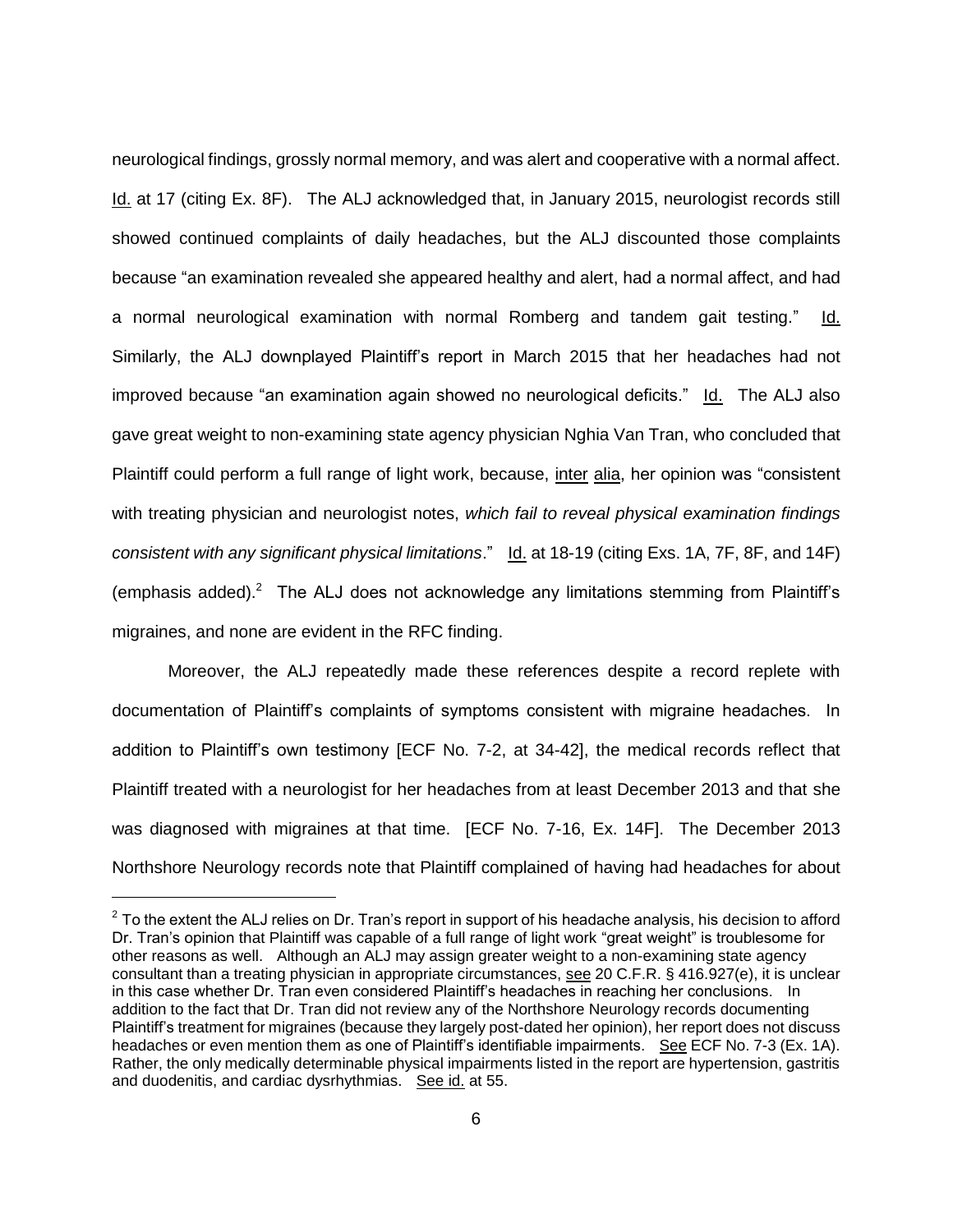five years and reported experiencing headaches with specific triggers such as not sleeping well or feeling stressed on an irregular basis and lasting 1-2 days at a time. Id. at 584. Plaintiff described her headaches as pressure and gradually building sharp pain with associated phonophobia, sonophobia, nausea, blurred vision, and numbness. Id. She also stated she was unable to sleep with the headaches. Id. Plaintiff treated with Northshore Neurology regularly through the date of the hearing, during which time she continued to report frequent headaches and associated symptoms. [ECF Nos. 7-12 (Ex. 8F), 7-16 (Ex. 14F)]. During this time period, Plaintiff was prescribed various headache medications, including amitriptyline (Elavil) and naproxen initially, and, later, Neurontin and Fioricet. Id. On March 11, 2015, Plaintiff's last appointment prior to her June 2015 hearing, she continued to report near-daily headaches that had not improved at all since her last visit along with blurred vision and nausea. [ECF No. 7-12] (Ex. 8F)]. She stated that she did not think that the amitriptyline had helped much and that the Neurontin had made the most difference. She said she thought she had tried Topamax in the past, but that she experienced side effects even at a low dose. Id. Plaintiff's doctor advised her she could discontinue the amitriptyline, and he increased her dosage of Neurontin. Id. The records from Plaintiff's primary care physician, Roger Esper, D.O., and from her mental health providers also reflect a history of migraines. [ECF Nos. 7-10 (Ex. 5F), 7-11 (Ex. 7F), 7-14 (Ex. 11F), 7-15 (Ex. 13F), 7-17 (Ex. 15F)]. There is no indication in the treatment records that Plaintiff's neurologist or any other treating physician ever questioned whether Plaintiff's migraines were as debilitating as she claimed them to be.

In short, Plaintiff's testimony and the medical records both address the alleged history, symptomology, severity, and frequency of the migraines as well as the medication and treatment Plaintiff has been prescribed. To the extent the ALJ rejected this evidence solely based on an absence of objective findings, such action was erroneous for the reasons set forth above. If the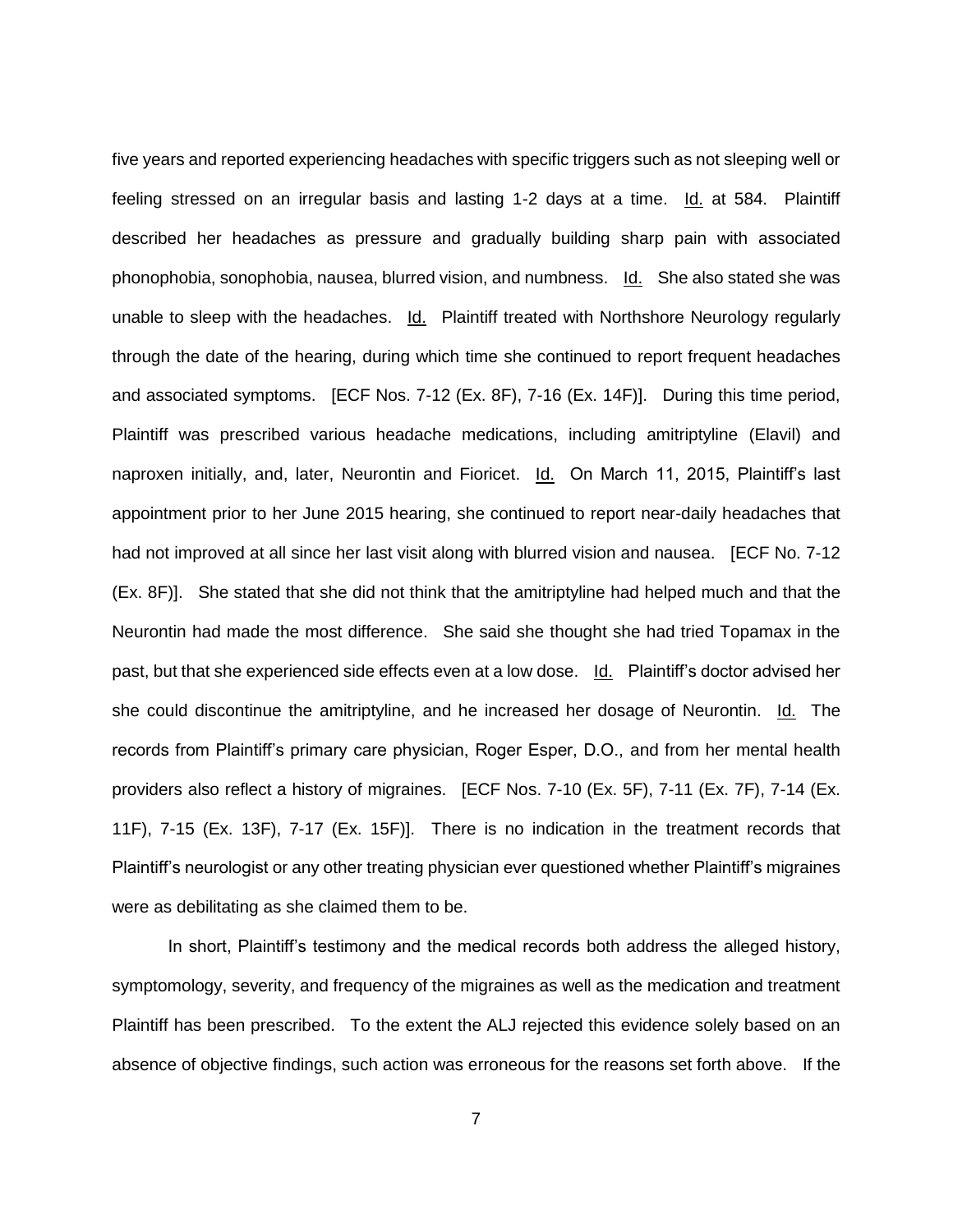ALJ had additional grounds for discrediting Plaintiff's testimony and/or the medical records regarding her headaches, he failed to explain those grounds adequately, and, consequently, I am unable to review them here. This error is of particular concern here where the vocational expert testified that there would be no jobs available in the economy for an individual who would miss more than one day of work per month or need to take breaks at unscheduled times. [ECF No. 7-2, at 48]. For all of these reasons, remand is required on this issue.

### **C. RFC - Mental Impairments**

Plaintiff asserts that the ALJ failed to properly evaluate her mental impairments in formulating Plaintiff's RFC. [ECF No. 10 at 13-20]. Specifically, Plaintiff argues that ALJ failed to assign appropriate weight to the opinions of her treating psychiatrist, Ethan Ittner, D.O., including a medical source statement he filled out for the Social Security Administration in November 2013 indicating that Plaintiff had marked restrictions in her ability to: make judgments on simple, work-related decisions; understand and remember complex instructions; carry out complex instructions; and make judgments on complex work-related decisions. Id. (citing ECF No. 7-10, Ex. 5F at 326-327). The ALJ gave greater weight to the December 5, 2013 opinion of non-examining state agency psychologist Sandra Banks who found no more than moderate limitations and opined, inter alia, that, although Plaintiff's ability to understand and remember complex or detailed instructions appeared limited, she could be expected to understand, carry out, and remember simple, one and two-step instructions. [ECF No. 7-2, at 19 (citing Ex. 1A)]. Plaintiff's argument is without merit.

The amount of weight afforded to medical opinions is well-established. Generally, the ALJ will give more weight to the opinion of a source who has examined the claimant than to a

8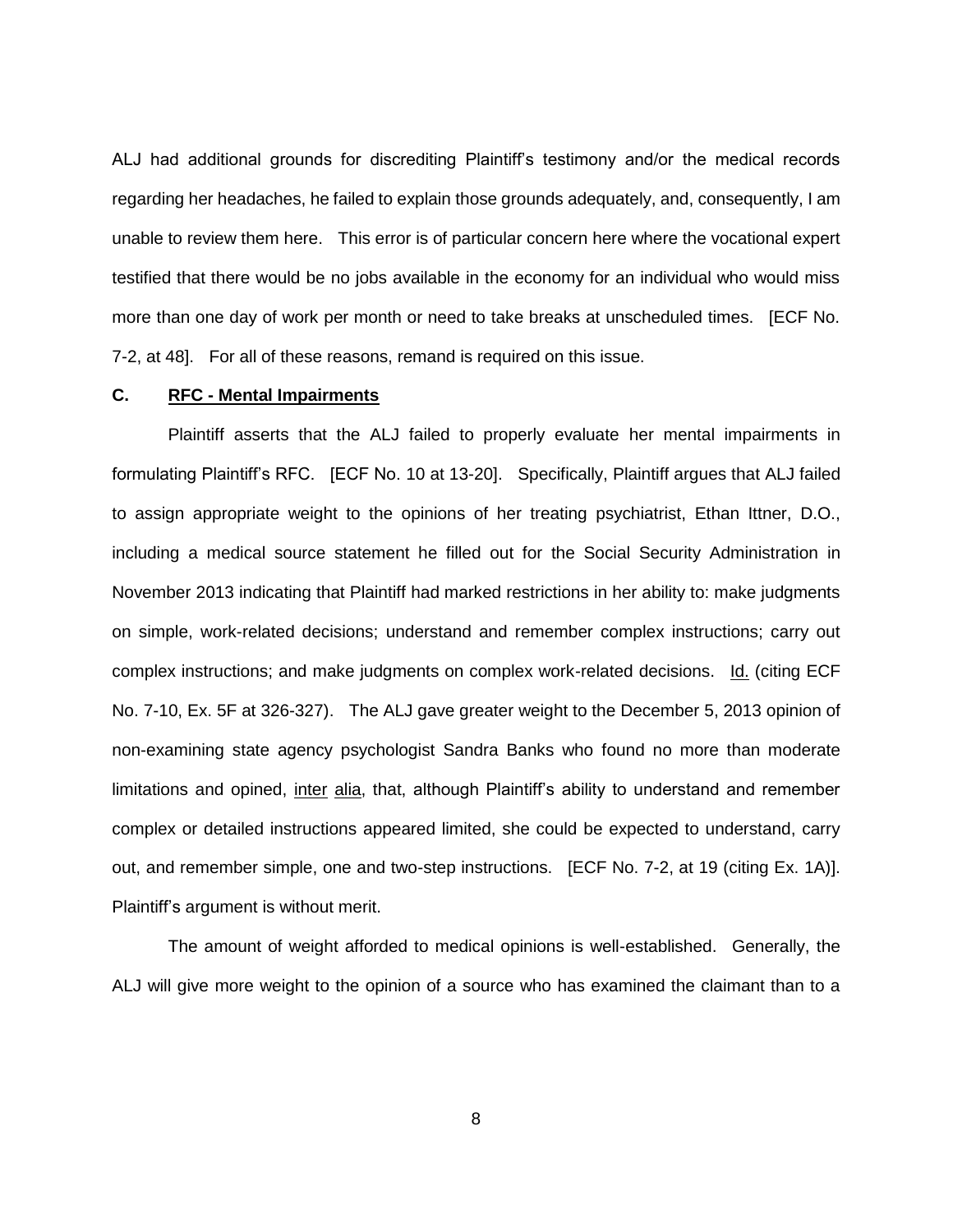non-examining source.  $20$  C.F.R. § 416.927(c)(1).<sup>3</sup> In addition, the ALJ generally will give more weight to opinions from a treating physician "since these sources are likely to be the medical professionals most able to provide a detailed longitudinal picture of [a claimant's] medical impairment(s) and may bring a unique perspective to the medical evidence that cannot be obtained from the objective medical findings alone or from reports of individual examinations, such as consultative examinations or brief hospitalizations." Id.  $\S$  416.927(c)(2). If the ALJ finds that "a treating source's opinion on the issue(s) of the nature and severity of [a claimant's] impairment(s) is well-supported by medically acceptable clinical and laboratory diagnostic techniques and is not inconsistent with the other substantial evidence [of] record," he must give that opinion controlling weight. Id. Also, "the more consistent an opinion is with the record as a whole, the more weight [the ALJ generally] will give to that opinion." Id.  $\S$  416.927(c)(4).

In the event of conflicting medical evidence, the Court of Appeals for the Third Circuit has

explained:

 $\overline{a}$ 

"A cardinal principle guiding disability determinations is that the ALJ accord treating physicians' reports great weight, especially 'when their opinions reflect expert judgment based on continuing observation of the patient's condition over a prolonged period of time.'" Morales v. Apfel*,* 225 F.3d 310, 317 (3d Cir.2000) (quoting Plummer v. Apfel*,* 186 F.3d 422, 429 (3d Cir.1999)). However, "where ... the opinion of a treating physician conflicts with that of a non-treating, non-examining physician, the ALJ may choose whom to credit" and may reject the treating physician's assessment if such rejection is based on contradictory medical evidence. Id*.* Similarly, under 20 C.F.R. § 416.927[(d)](2), the opinion of a treating physician is to be given controlling weight only when it is well-supported by medical evidence and is consistent with other evidence in the record.

Becker v. Comm'r of Soc. Sec. Admin., 403 F. App'x 679, 686 (3d Cir. 2010). Although the ALJ

may choose who to credit when faced with a conflict, he "cannot reject evidence for no reason or

the wrong reason." Diaz v. Comm'r of Soc. Security, 577 F.3d 500, 505 (3d Cir. 2009).

 $3$  Although the regulations governing the evaluation of medical evidence were recently amended, the version effective March 27, 2017, does not apply to the present claim. See [20 C.F.R. § 416.927 \(2017\);](https://1.next.westlaw.com/Link/Document/FullText?findType=L&pubNum=1000547&cite=20CFRS416.927&originatingDoc=Ic8016140313911e7815ea6969ee18a03&refType=LQ&originationContext=document&transitionType=DocumentItem&contextData=(sc.Search)) [20](https://1.next.westlaw.com/Link/Document/FullText?findType=L&pubNum=1000547&cite=20CFRS416.920C&originatingDoc=Ic8016140313911e7815ea6969ee18a03&refType=LQ&originationContext=document&transitionType=DocumentItem&contextData=(sc.Search))  [C.F.R. § 416.920c](https://1.next.westlaw.com/Link/Document/FullText?findType=L&pubNum=1000547&cite=20CFRS416.920C&originatingDoc=Ic8016140313911e7815ea6969ee18a03&refType=LQ&originationContext=document&transitionType=DocumentItem&contextData=(sc.Search)) (2017).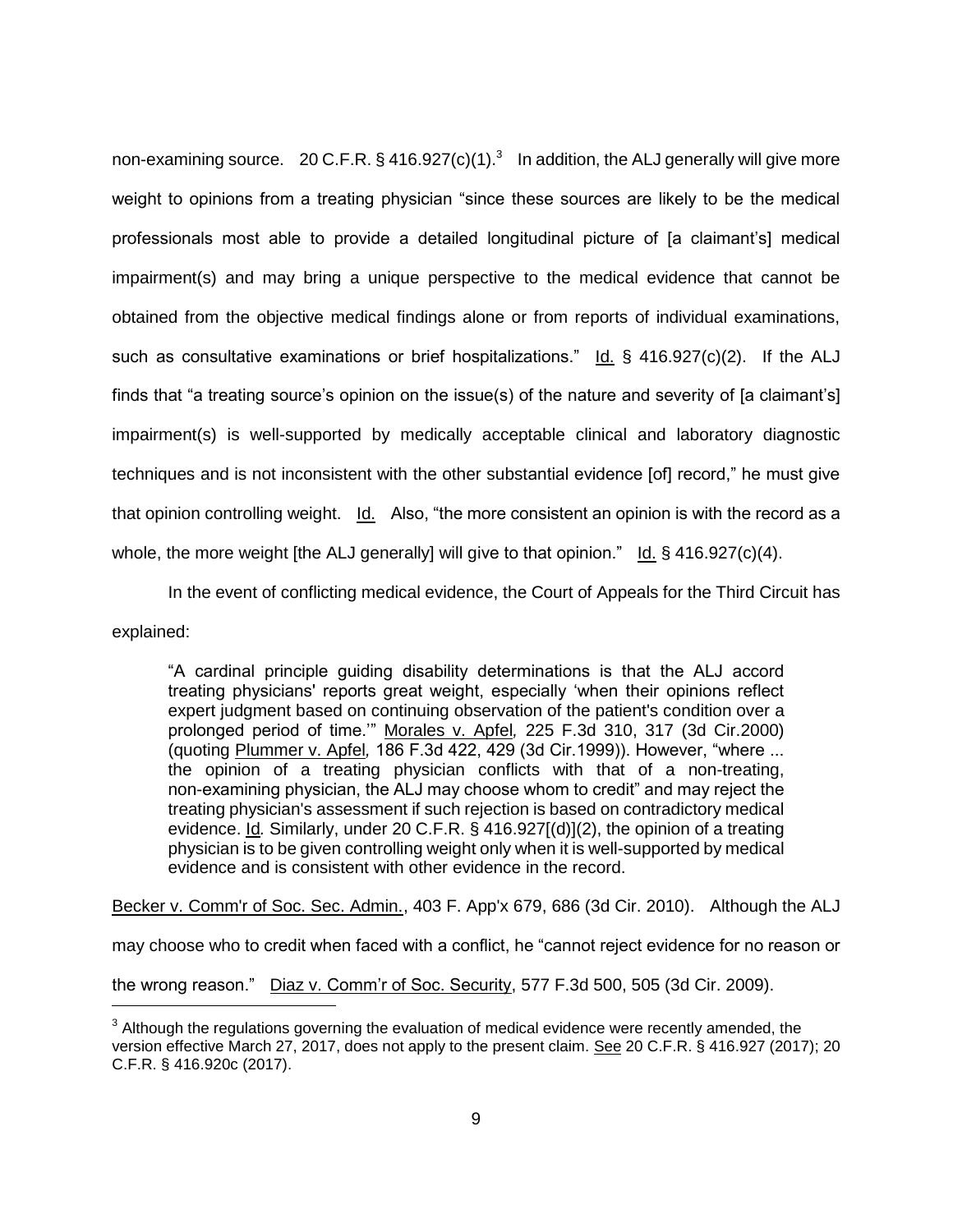Here, the ALJ here gave little weight to Dr. Ittner's November 2013 Medical Source Statement because, inter alia, it was inconsistent with psychiatric progress notes which showed some disturbance with mood and affect but not to a disabling degree, and was unsupported by mental status examinations which consistently indicated that Plaintiff's memory, attention, and concentration were within normal limits. [ECF No. 7-2, at 19 (citing Exs. 5F, 11F, 13F, and 16F)]. After careful review, I find that the exhibits that the ALJ cited are consistent with his conclusions in this regard. See, e.g., ECF No. 7-10, Ex. 5F at 320, 324; ECF No. 7-14, Ex. 11F at 478-521; ECF No. 7-17, Ex. 16F at 618-621. In light of the conflicting evidence, the ALJ acted well within his authority when he chose to give greater weight to non-examining psychologist, Sandra Banks, who examined the medical evidence of record as of November 2013 and found that Plaintiff had no worse than moderate limitations related to her mental health impairments. See id. ECF No. 7-2 at 19 (citing Ex. 1A). The ALJ cited record evidence to support his evaluation of Dr. Banks's opinions, including progress notes showing that Plaintiff experienced improvement with treatment, and mental status examinations showing problems with mood and affect, but normal attention and concentration. See id. (citing Exs. 5F, 11F, 16F).<sup>4</sup> The ALJ did not discount Plaintiff's mental health symptoms entirely and included restrictions in his RFC finding related to Plaintiff's credibly-established mental health impairments, including a limitation to jobs with little

 $\overline{a}$ 

 $^4$  Although Dr. Banks's mental RFC assessment is contained in the same report as Dr. Tran's physical RFC determination, it does not suffer the same flaws. Most significantly, unlike Dr. Tran (who neither mentioned Plaintiff's headaches nor reviewed Plaintiff's neurology records concerning headaches), Dr. Banks reviewed the pertinent mental health records then available to her, including Dr. Ittner's November 2013 medical source statement, which Dr. Banks specifically discussed and discounted in her opinion. See ECF No. 7-3 (Ex. 1A), at 58-61; see also ECF No. 7-10, Ex. 5F at 311-327 (documenting that the 2013 Stairways Behavioral Health Records, including Dr. Ittner's statement, were provided to the SSA prior to Dr. Banks's review).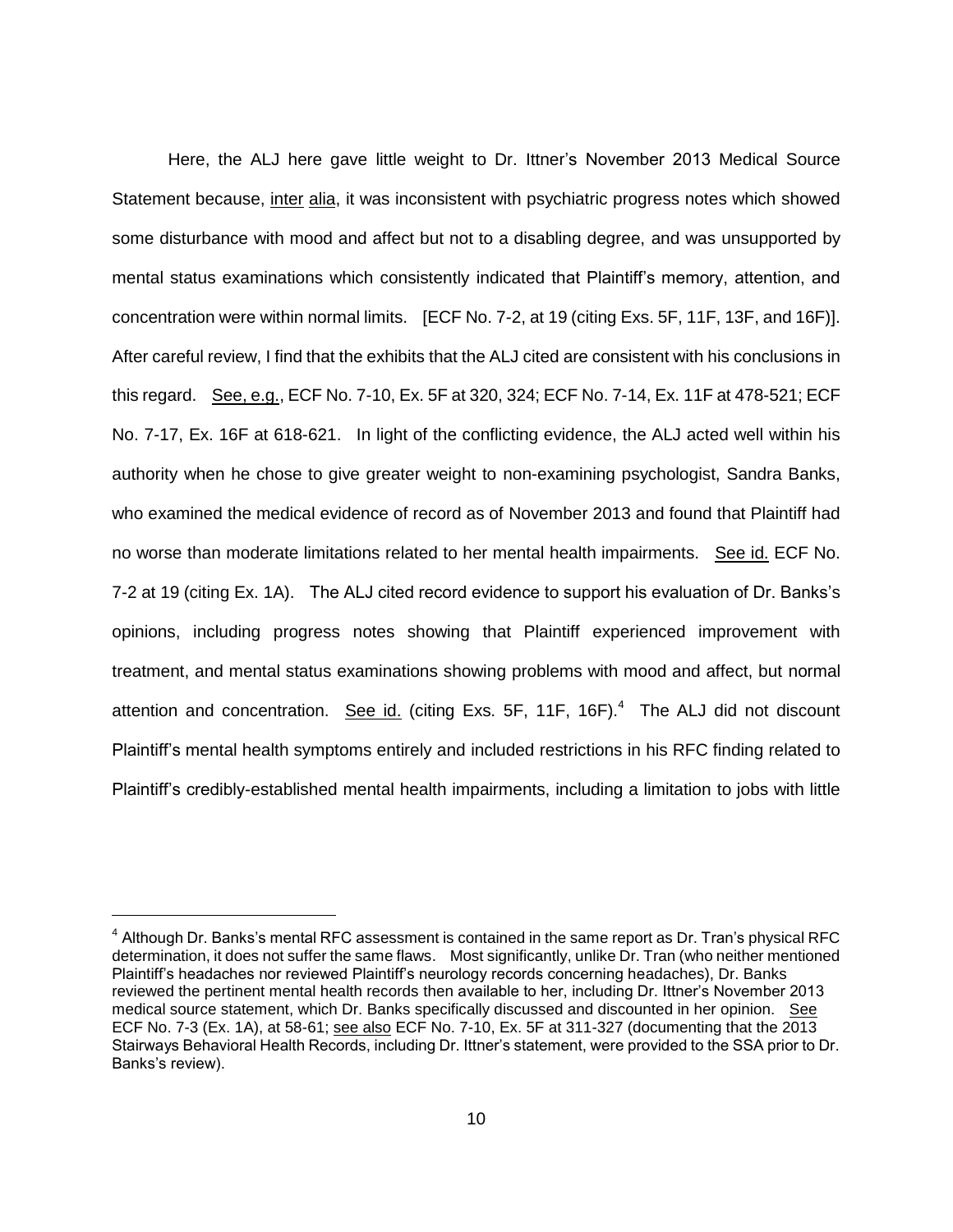independent decision making, no work with the public, occasional contact with supervisors and coworkers, and only simple tasks, decisions, and instructions. Id. at 15-16.<sup>5</sup>

To the extent Plaintiff argues that the ALJ improperly evaluated her Global Assessment of Functioning ("GAF") scores in evaluating the medical opinion evidence, that argument is without merit. Pl.'s Br. [ECF No. 10] at 16-18. Plaintiff highlights that her mental health providers consistently assigned her a GAF score of around 50 during the course of her treatment, indicating serious symptoms. Id. at 17 (citing Exs. 11F, 13F, 15F). These GAF scores, however, are not dispositive. The GAF scale is used by clinicians to report an individual's overall level of functioning. See Cainglit v. Barnhart, 85 F. App'x 71, 74-75 (10<sup>th</sup> Cir. 2003).<sup>6</sup> As courts have explained, however, a particular GAF score does not necessarily correlate to one's ability to work. See, e.g., id. at 75; see also Hillman v. Barnhart, 48 F. App'x 26, 30 & n.1 (3d Cir. 2002) (GAF score of 50 indicates ability to perform some substantial gainful activity). Moreover, the ALJ did not ignore these GAF scores in his analysis. Rather, he acknowledged the scores and explained his decision to assign them little weight. [ECF No. 7-2, at 19]. Among other things, the ALJ noted that the GAF findings were inconsistent with the mental status examinations and Plaintiff's

 $\overline{a}$ 

 $5$  To the extent Plaintiff points to other evidence supporting her position that she has additional mental limitations related to her headaches, the standard is not whether there is evidence to establish Plaintiff's position but, rather, is whether there is substantial evidence to support the ALJ's finding. Allen v. Bowen, 881 F.2d 37, 39 (3d Cir. 1989). Thus, this support is misplaced.

 ${}^{6}$ A GAF of 21-30 indicates behavior that "is considerably influenced by delusions or hallucinations OR serious impairment in communication or judgment . . . OR inability to function in almost all areas (e.g., stays in bed all day, no job, home, or friends)." See American Psychiatric Assoc. Diagnostic and Statistical Manual of Mental Disorders (4<sup>th</sup> ed., Text Rev. 2000) ("DSM-IV-TR"). A GAF of 31-40 indicates "some impairment in reality testing or communication . . . OR major impairment in several areas such as work or school, family relations, judgment, thinking, or mood." Id. A GAF of 41-50 denotes "serious symptoms (e.g., suicidal ideation  $\dots$ )  $\dots$  OR any serious impairment in social, occupational, or school functioning." Id. A GAF from 51-60 indicates "moderate symptoms . . . OR moderate difficulty in social, occupational, or school functioning." Id. A GAF from 61-70 reflects "some mild symptoms . . . OR some difficulty in social, occupational, or school functioning . . . , but generally functioning pretty well, has some meaningful relationships." Id.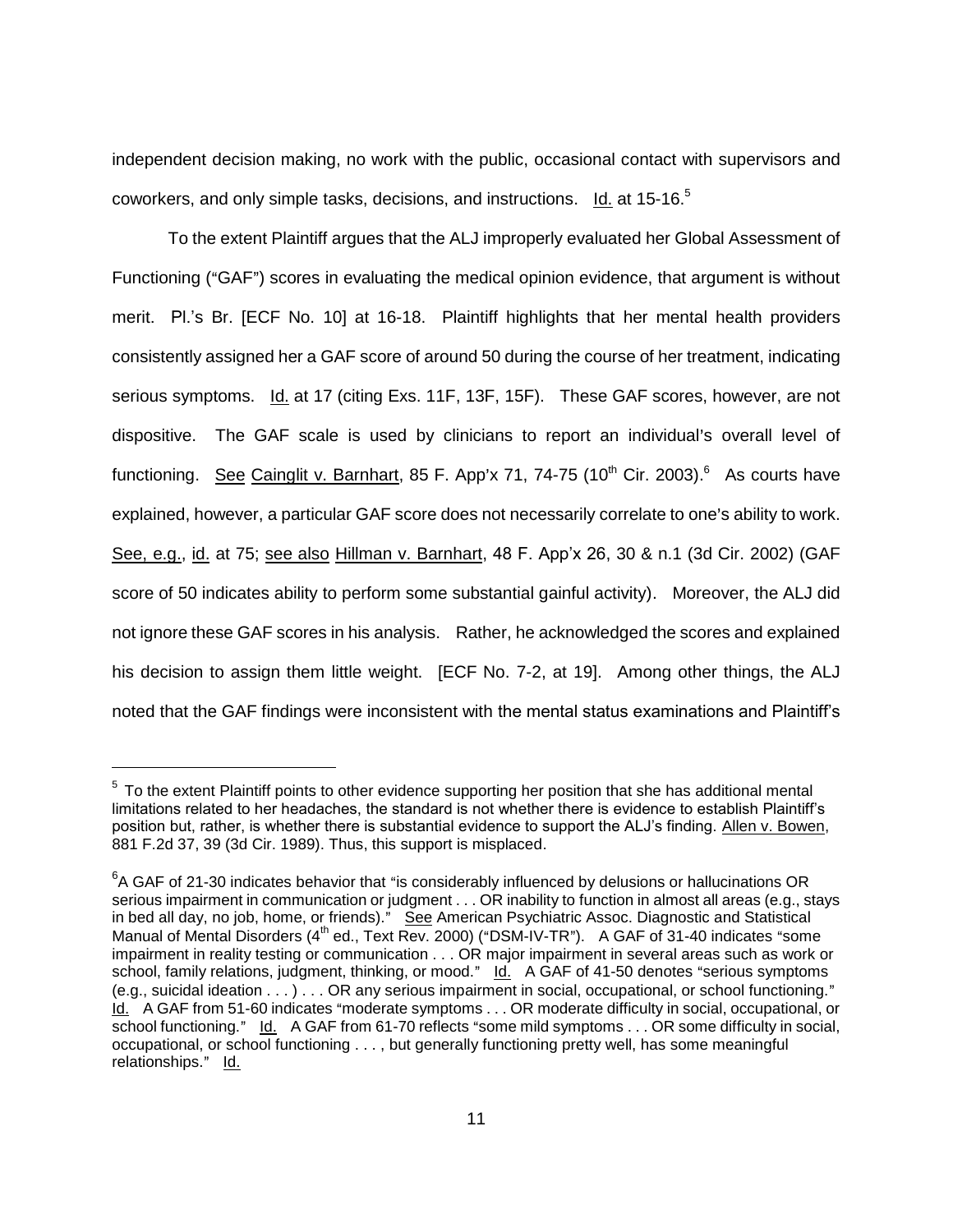mental health treatment history. [ECF No. 7-2, at 19]. For these reasons, the ALJ properly refused to give significant weight to the GAF scores at issue.

In short, I find the ALJ appropriately weighed Dr. Banks's and Dr. Ittner's opinions and the other evidence of record in evaluating Plaintiff's mental health impairments and that he supported his findings with substantial evidence. Accordingly, I find no error in this regard requiring remand on this issue alone. In light of my ruling regarding Plaintiff's headaches, however, the ALJ must revisit this issue on remand. If the ALJ's findings regarding Plaintiff's headaches (or any other impairments) change, he must re-assess whether Plaintiff's physical and mental impairments, in combination, create disabling limitations.

#### **III. CONCLUSION**

Under the Social Security regulations, a federal district court reviewing the decision of the Commissioner denying benefits has three options. It may affirm the decision, reverse the decision and award benefits directly to a claimant, or remand the matter to the Commissioner for further consideration. 42 U.S.C.  $\S$  405(g) (sentence four). In light of an objective review of all evidence contained in the record, I find that the ALJ's decision is not supported by substantial evidence because the ALJ failed to adequately address Plaintiff's headaches as set forth more fully herein. The case therefore is remanded for further consideration in light of this Opinion. For these and all of the above reasons, Plaintiff's Motion for Summary Judgment is granted to the extent set forth herein, and Defendant's Motion for Summary Judgment is denied. An appropriate Order follows.